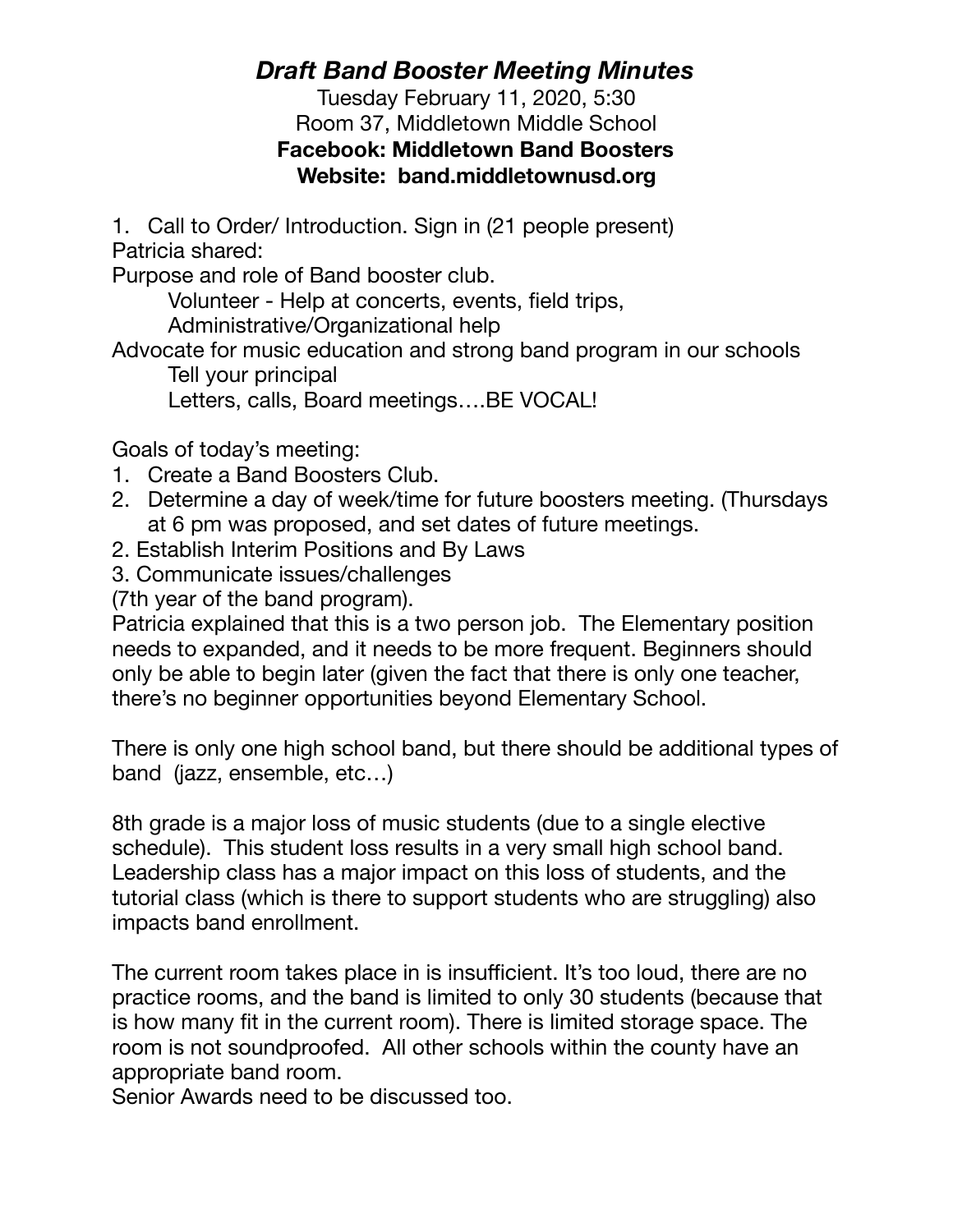3. Review of potential by-laws. Approval at April meeting The draft of the positions in a Boosters Club were introduced (President, VP, VP of Logistics, Secretary and Treasurer).

The Bylaws were also discussed, specifically having a voluntary contribution to go towards transportation to events, and to meet other financial needs (uniforms, additional band equipment, registration fees for competitions, etc…) Is \$50 sufficient, \$100 per family?

\*Petty cash was discussed (change is needed for fundraisers like bake sales). Nikki Sabatier mentioned that MMS writes a check to the bank across the street so their is alignment between the petty cash used, and the amount that is in the till at the beginning of an event.

A copy of an example of bylaws was shared and discussed. Some concerns regarding volunteer clearances

Donation/fees were discussed for sports. One example that was used was the \$75 sod donation to help pay for the cost of maintaining the sod. There's also a \$100 fee/donation to participate. The sum total for baseball was estimated to be \$175.

4. Election of *Interim* President, Vice President, Secretary, Treasurer, liaison for each school site with PTO/PTSO, Bond oversight comm. Nikki Sabatier nominated Cindy Leonard to be the Interim President. David Leonard was nominated as the Interim Secretary.

Greg Rodgers was nominated as the Bond Oversight representative. Helena Welsh was nominated as the Interim VP, and will be a Cobb liason to PTO.

Heather Ochs - MMS Rep Lisa MC Rep

1. Duration of interim positions will be till election in April

5. Discussion of potential meeting dates:

Monthly meeting dates were suggested so the Boosters program doesn't lose momentum. It was recommended that Thursdays might be a better night than Tuesdays.

March School Board meeting is on March 11th. It was suggested that we have our next Boosters meeting on:

Thursday, March the 5th at 6pm Room 37

Thursday, April 16, 2020 6:00 Room 37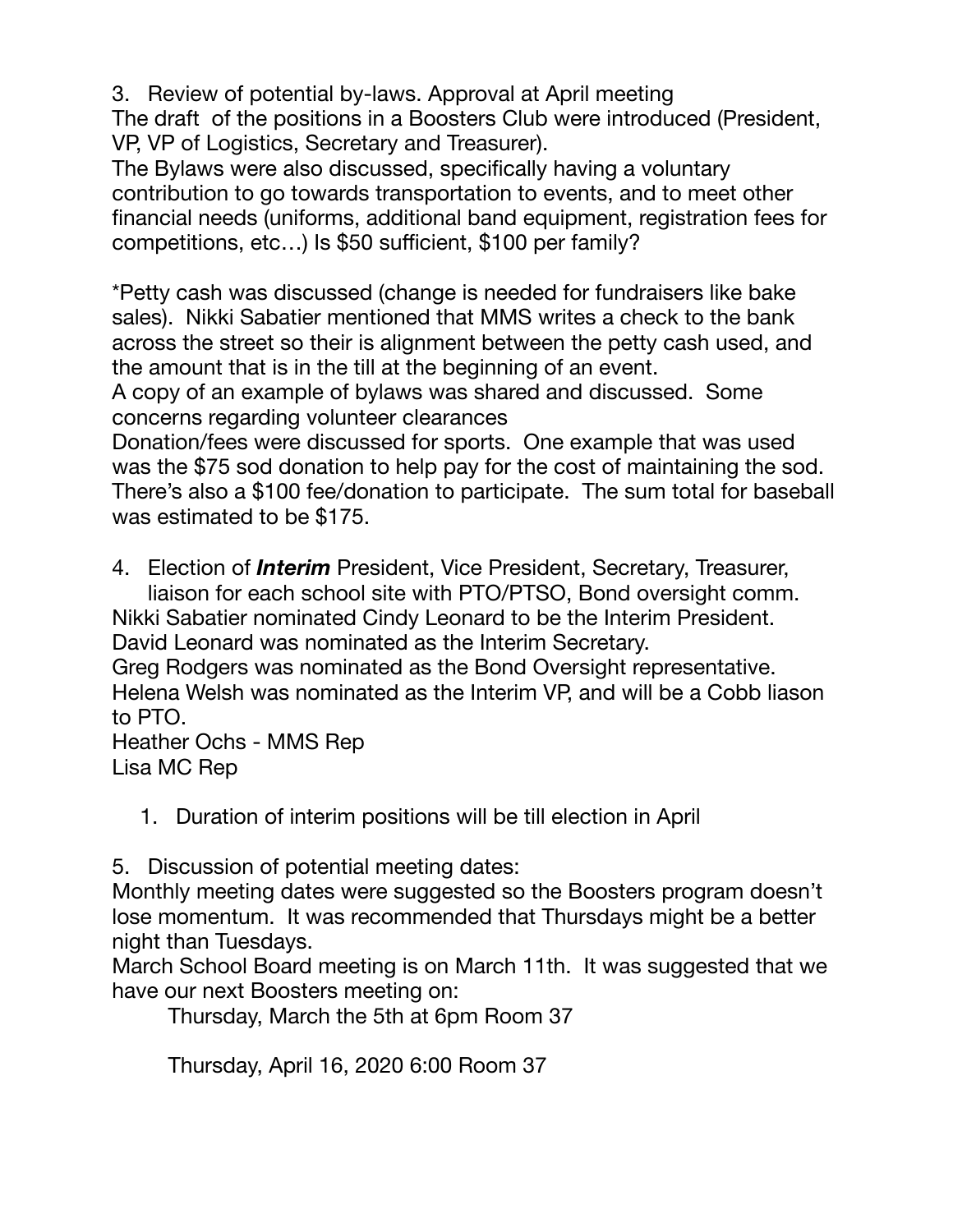5. Discussion of issues to bring to School Board meeting March 13:

A. growing pains for our growing band! We need an additional band director for the elementary schools. (perhaps use stipend or getting a grant to hire Victor Hall or having the Band Boosters raise money for a CVE general music instructor?) We want to include 4th/5th grade, but not possible with 1 instructor.

B. Solutions are still needed for the MMS schedule conflicts

C. Facilities issues (hearing loss for Patricia and students)

It was suggested that these concerns be brought to the March Board meeting.

It was also suggested that these concerns be shared via email, and ask for them to be placed on the agenda on the March board meeting so that the board can actually respond to our concerns.

Patricia feels that these issues are paramount to the success and continuation of the program. The band room issue is really significant in terms of the damage that is happening to her hearing, and that of our students.

The Bond has a band room slated to be built, but it's not likely to be done for years. In the short term, getting sound proofing done in the current band room should be our highest priority. This is something that was requested last year at a board meeting, and nothing has yet been done.

It was suggested that bringing these issues into the LCAP, which is a public document, and is the primary budgetary document. It is aligned with School Site Council Site Plans. The LCAP is required to get parent input, and is something we need to pursue.

Cindy spoke to Dave Miller (interim Superintendent) about the Bond Oversight committee. It's suggested that someone from our Booster group become part of this committee. Greg Rodgers said he would be willing to be part of that committee.

Helena mentioned getting additional support for Patricia. There are stipends for a Performing Arts Coach. One potential solution is to offer a local person (Victor) to offer percussion lessons. It's possible that our current PTOs can help support this process on a budgetary level. We cannot just offer this to Victor. The position would have to be offered to everyone, and Victor can apply, along with others.

Master schedule was discussed for electives. Music concerns were a challenge last year. Ms. Sabatier got creative with the Middle School schedule. An additional itinerant teacher for the Elementary School would help to offer a schedule that will work. Sports conditioning takes place during HS band, which means that Varsity athletes take the semester off